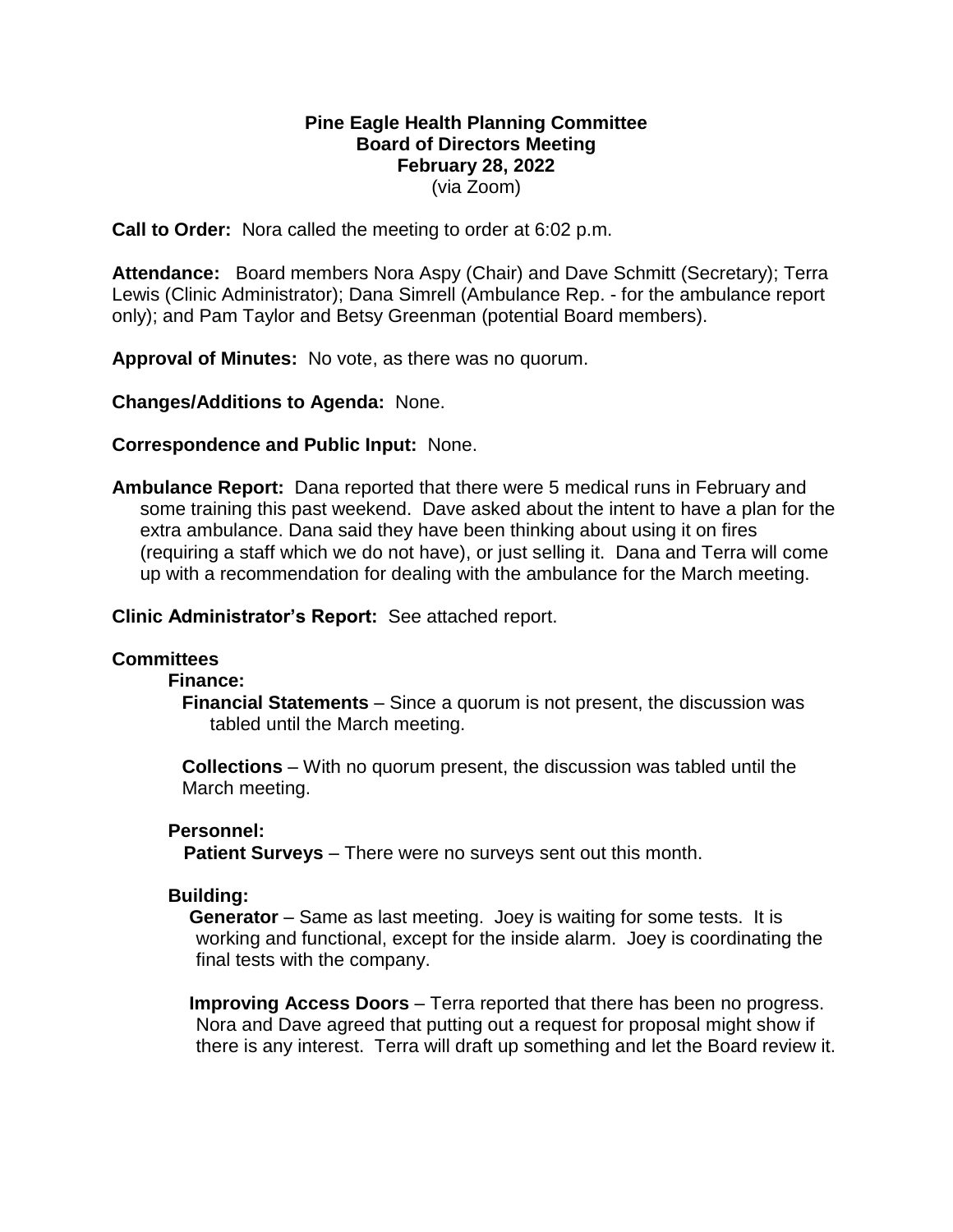## **Old Business**

**Policy Revisions** – Terra stated that the discounted payments does not work with the new billing company. Terra will draft a new proposal and send it out to the policy committee.

## **New Business**

- **Vacant Board Position**  Pam Taylor and Betsy Greenman each gave a brief summary of her background and skills that she would bring to the Board. Both candidates have excellent backgrounds related to various aspects of medical/mental health and would be good additions to the Board. Since there was not a quorum, no vote was taken.
- **Contract Review** With no quorum present, no vote was taken to approve the new contracts.

**Emergency EMT Contract** – Terra cannot estimate hard dollars that would be needed, as it is a trickle down impact and unknown as to what part the federal, state, and county agencies would cover. There is \$50,000 available in our Edward Jones account, above which a loan would be needed.

**Board Comments:** None.

## **Next Meeting:** March 28, 2022.

**Next meeting Topics**: Financial reports, patient survey results, update on dentist, update on new doors, new contracts approval, collections, generator update, extra ambulance plan, payment policy, and filling vacant position.

## **Assignments:**

**Dana and Terra** - Develop a recommendation for the extra ambulance

- **Terra** Send Zoom link and Admin. Report to Dave. Prepare financial statements. Continue to work with company to get a proposal on installing new doors. Get new payment policy drafted.
- **Dave**  Summarize Patient Surveys. Follow up with the Lions on water system along the park.

**Adjourn:** Nora adjourned the meeting at 6:50 p.m.

Minutes prepared by Dave Schmitt (03-22-2022) from Zoom recording.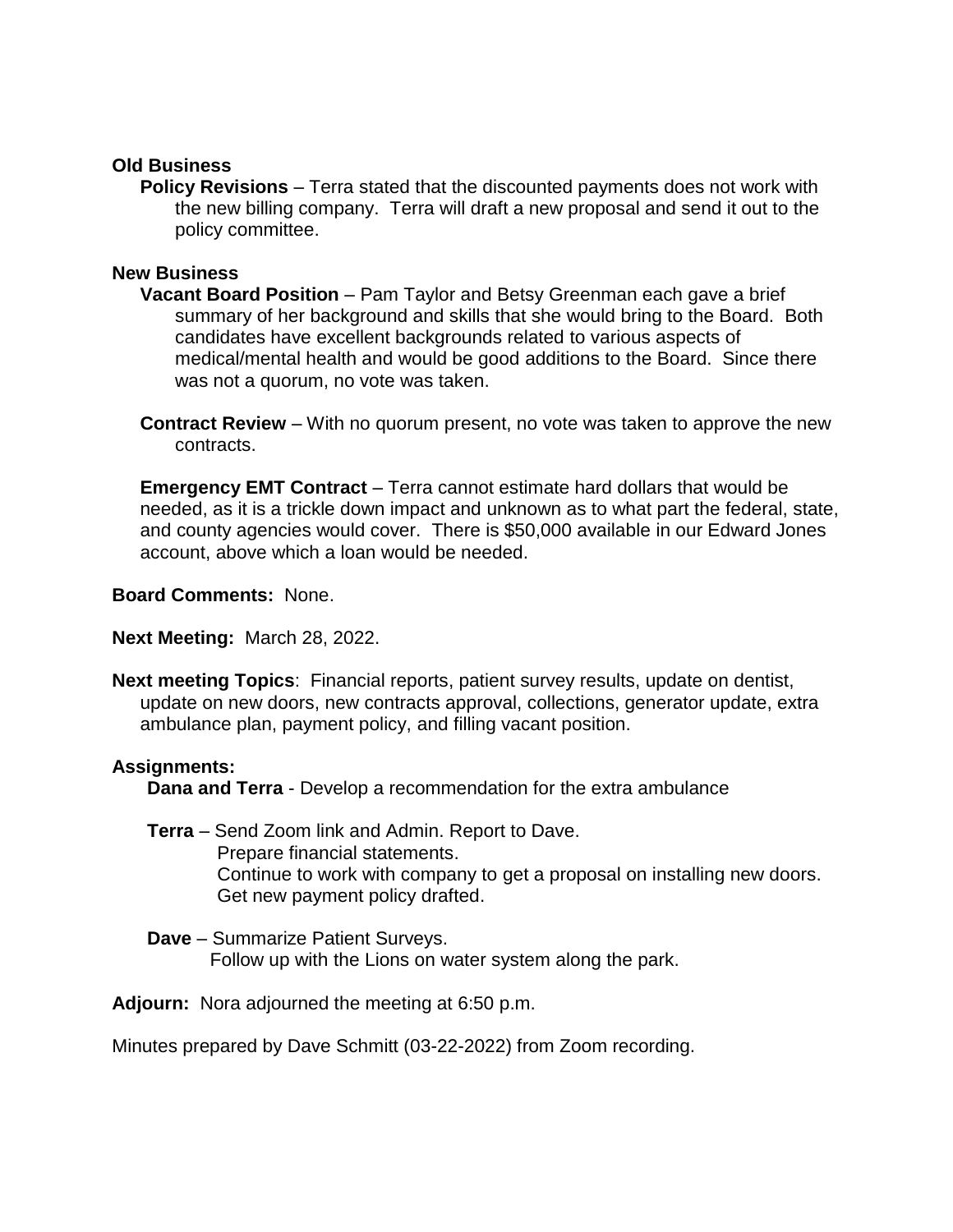Attachments:

# Pine Eagle Health Planning Committee Board Meeting February 28, 2022 Administrator Report Terra Lewis

General Updates:

- $\Box$  No encounter reports yet. Still trying to figure out how to run reports in our new HER-Athena.
- $\Box$  Kate's encounters are roughly up to around 10 per day & the docs went down to every other patient to learn the new system so they are down to around 6-8.
- $\Box$  Charting is slower until we figure out how to get all our information transferred over. We are looking at our options and whether we need to request to hire a temporary person to help with the transition or do we look at staff putting in more hours, etc. Kate & amp; I will sit down to figure out what might be the best option.
- $\Box$  We've started our monthly staff meetings back up. They will be on a Dr Smithson clinic day since all the staff is here all day. From 4-5 we will close early & have our meeting.
- $\Box$  We would like to have a quarterly meeting for  $\frac{1}{2}$  a day to go over training, team building, education opportunities if the board is okay with us doing this. We will make sure the public and patients are aware with signage & amp; notification in the paper/social media.
- $\Box$  As we move forward with sunsetting our previous billing company, we will see an increase in adjustments and collections as we wrap up the billing cycle. I've asked for adjustment codes to reflect which are previous years & amp; which are more current (June 2021-Jan 4 th , 2022). This will allow us to distinguish the old from the recent.

# COVID-19 Updates

- $\Box$  Testing for COVID is dwindling down. We still have a little over 1000 home tests available for use.
- $\Box$  HRSA has just come out with a program that they will be giving RHC's a point of care testing machine. We are waiting for ours to arrive. This will allow us to rapid test for education opportunities if the board is okay with us doing this. We will make sure